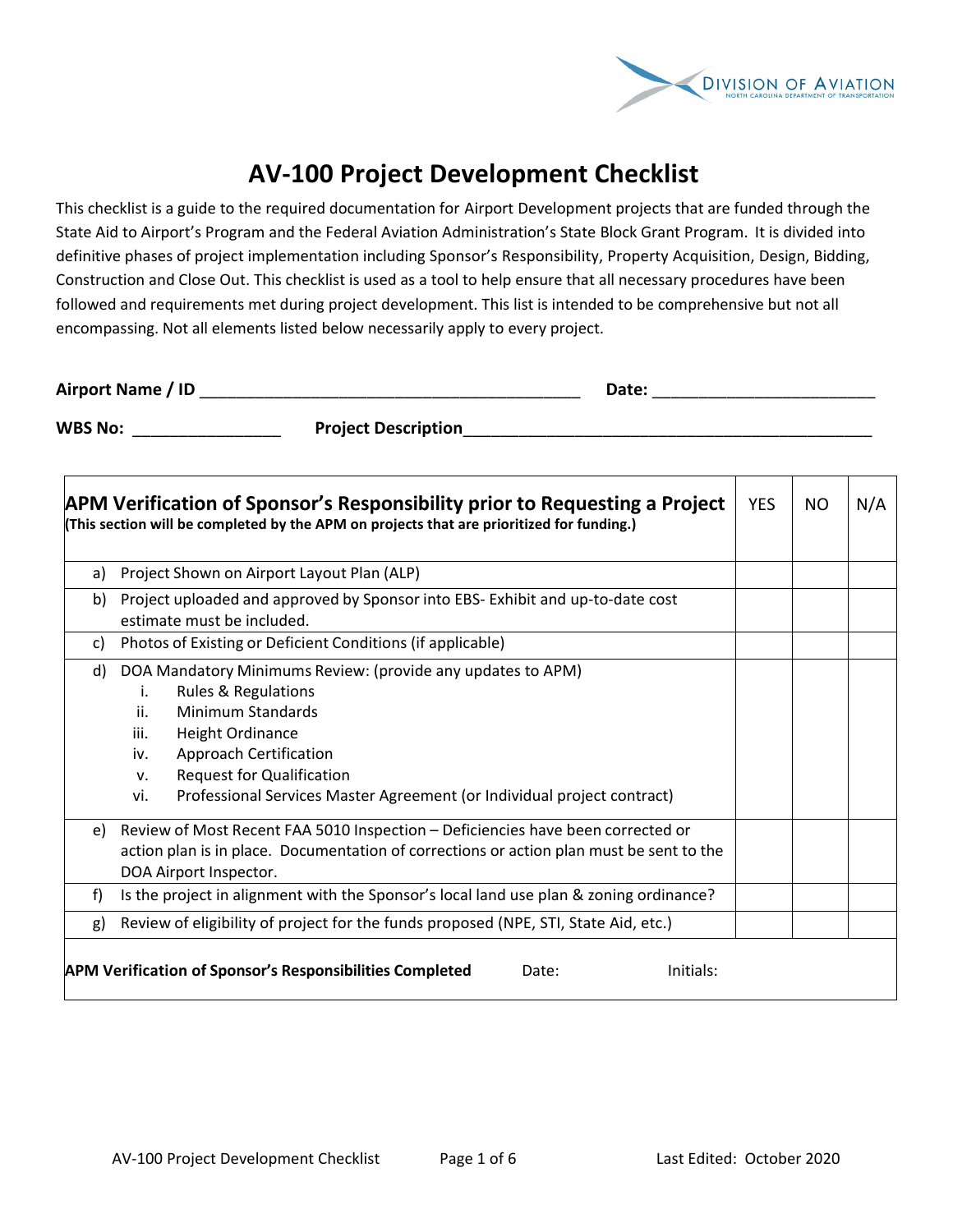

|              | <b>Property Acquisition</b><br>WBS #:<br>(Prior to reimbursement, documentation outlined below is required for each parcel)           | Grants<br>Or APM | <b>YES</b> | <b>NO</b> | N/A |
|--------------|---------------------------------------------------------------------------------------------------------------------------------------|------------------|------------|-----------|-----|
| a)           | Property clearly delineated on Exhibit-A Property Inventory Map                                                                       | <b>APM</b>       |            |           |     |
| b)           | Verify to Sponsor that the Uniform Act must be followed                                                                               | <b>APM</b>       |            |           |     |
| c)           | Has DOA provided an award letter for this particular property?                                                                        | <b>APM</b>       |            |           |     |
| d)           | Documentation of the Completed Environmental Due Diligence Audit<br>(EDDA/Phase 1 EA)                                                 | <b>APM</b>       |            |           |     |
| e)           | NEPA requirements met and verified (Written Record, CATEX, EA, Etc.)                                                                  | <b>APM</b>       |            |           |     |
| f            | Copy of Property Survey and Plats for acquisition                                                                                     | <b>APM</b>       |            |           |     |
| g)           | Title search completed, ownership and encumbrances confirmed                                                                          | <b>APM</b>       |            |           |     |
| h)           | Copy of Appraisal and Review Appraisal                                                                                                | <b>APM</b>       |            |           |     |
| i)           | Relocation Plan completed and notice of relocation eligibility provided (if<br>applicable)                                            | <b>APM</b>       |            |           |     |
| j)           | Copy of Written Offer of Just Compensation                                                                                            | <b>APM</b>       |            |           |     |
| $\mathsf{k}$ | Copy of negotiation documentation                                                                                                     | <b>APM</b>       |            |           |     |
| $\vert$      | Copy of Purchase Agreement                                                                                                            | <b>GRT</b>       |            |           |     |
| m)           | Copy of Closing Statement                                                                                                             | <b>GRT</b>       |            |           |     |
| n)           | Copy of Warranty Deed                                                                                                                 | <b>GRT</b>       |            |           |     |
| O)           | Documentation of Administrative Settlement with written justification and<br>explanation (above FMV, or Condemnation, or Court Award) | <b>GRT</b>       |            |           |     |
| p)           | Documentation of NCDOT Concurrence of Contract Price - APM & ROW<br>Recommendation                                                    | <b>GRT</b>       |            |           |     |
| a)           | Property Cleared for project use (if applicable)                                                                                      | <b>APM</b>       |            |           |     |
| r)           | Copy of updated Exhibit-A Property Inventory Map (coordinate with APM)                                                                | <b>APM</b>       |            |           |     |
| s)           | Utility Relocations have been considered and accounted for                                                                            | <b>APM</b>       |            |           |     |
| t)           | Asbestos issues been considered and accounted for                                                                                     | <b>APM</b>       |            |           |     |
| u)           | Copy of Final Property Acquisition Cost Breakdown/Budget                                                                              | <b>GRT</b>       |            |           |     |
|              | DOA Pre-Reimbursement Review of Property Acquisition Completed                                                                        |                  |            |           |     |

Grants Initials & Date:

Airport Project Manager Initials & Date: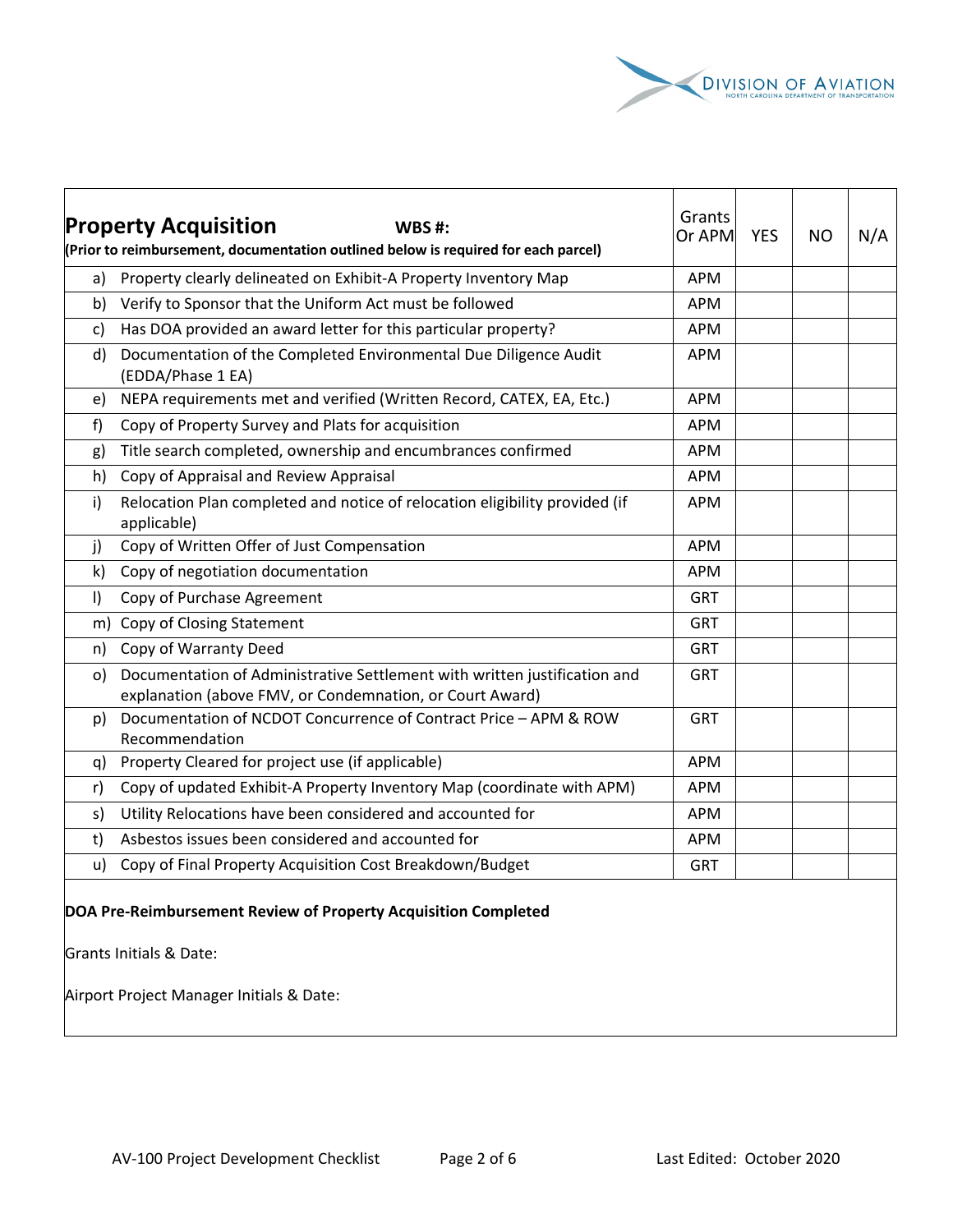

┱

┯

|         |                                                                                                                                                | YES | NO | N/A |  |  |
|---------|------------------------------------------------------------------------------------------------------------------------------------------------|-----|----|-----|--|--|
| Design  | WBS #:                                                                                                                                         |     |    |     |  |  |
|         | (These items are required as they occur and must be on file prior to APM approval of Design closeout)                                          |     |    |     |  |  |
| a)      | Ensure AV Forms are in place                                                                                                                   |     |    |     |  |  |
| b)      | Conduct Pre-Design Conference with Stakeholders (Scope, Schedule, Cost, Funding<br>Availability). Provide meeting minutes to APM.              |     |    |     |  |  |
| C)      | All comments for Plan, Specification, Work Authorization reviews addressed                                                                     |     |    |     |  |  |
| d)      | Copy of Opinion of Probably Cost, Program Budget and Program Schedule                                                                          |     |    |     |  |  |
| e)      | Alternatives Analysis complete (if applicable)                                                                                                 |     |    |     |  |  |
| f)      | Copy of IFE/IFA and Record of Negotiation documentation                                                                                        |     |    |     |  |  |
| g)      | Survey files in CADD format                                                                                                                    |     |    |     |  |  |
| h)      | Geotechnical Report (required for projects undergoing an alternatives analysis)                                                                |     |    |     |  |  |
| i)      | Environmental Documentation Completed and Approved by DOA (CATEX/EA/EIS)                                                                       |     |    |     |  |  |
| j)      | Signed Finding Of No Significant Impact (FONSI) (if applicable)                                                                                |     |    |     |  |  |
| k)      | Copy of FAA Form 7460-1 Notice of Proposed Construction or Alteration                                                                          |     |    |     |  |  |
| $\vert$ | Copy of CSPP & CSPP Checklist that was submitted with 7460-1                                                                                   |     |    |     |  |  |
| m)      | Copy of Design Plans and Specifications in CADD & PDF format. CADD files not required<br>if project is immediately continuing to construction. |     |    |     |  |  |
| n)      | Cost estimate so that minority goal can be obtained                                                                                            |     |    |     |  |  |
| o)      | Copy of Approved Permits                                                                                                                       |     |    |     |  |  |
| p)      | Signed & sealed Engineer's Design Report that follows the AV-203                                                                               |     |    |     |  |  |
|         | <b>APM Review of Design Completed</b><br><b>APM Initials:</b><br>Date:                                                                         |     |    |     |  |  |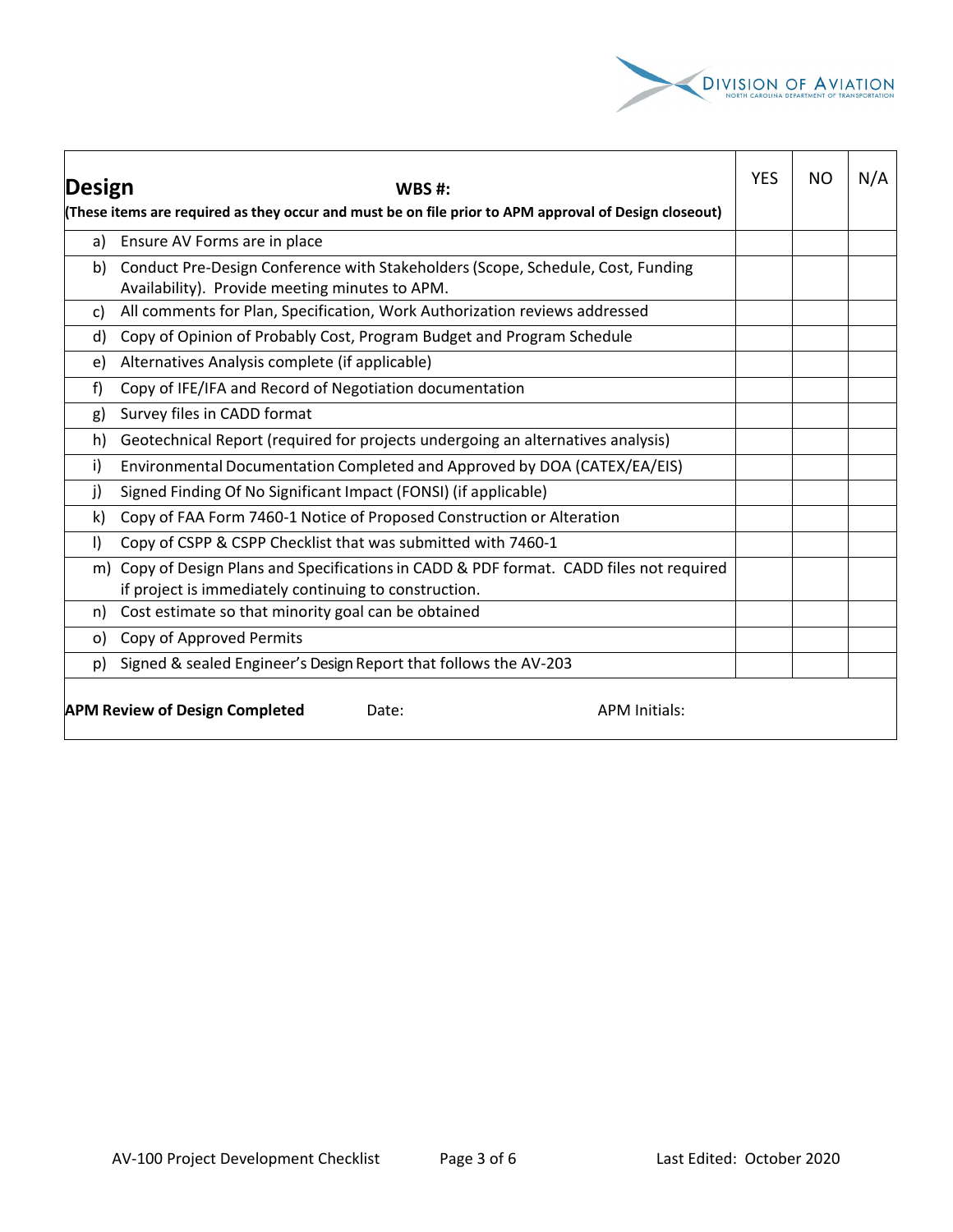

| <b>Bidding</b><br>WBS #:<br>(Typically Included in Design Grant, but needed prior to APM approval of Construction Grant) |                                                                                                                                                                                     | <b>YES</b> | NO. | N/A |
|--------------------------------------------------------------------------------------------------------------------------|-------------------------------------------------------------------------------------------------------------------------------------------------------------------------------------|------------|-----|-----|
| a)                                                                                                                       | Ensure AV Forms are in place                                                                                                                                                        |            |     |     |
| b)                                                                                                                       | Copy of Bid Plans and Specifications in PDF (if not already submitted during Design)                                                                                                |            |     |     |
| C)                                                                                                                       | Copy of a complete set of addendums                                                                                                                                                 |            |     |     |
| d)                                                                                                                       | All comments for Plan, Specification, Work Authorization reviews addressed                                                                                                          |            |     |     |
| e)                                                                                                                       | Copy of Advertisement to Bid                                                                                                                                                        |            |     |     |
| f                                                                                                                        | Copy of DBE/MBE/WBE Contract Goal Requirement from Civil Rights Office                                                                                                              |            |     |     |
| g)                                                                                                                       | Pre-Bid Meeting held & meeting minutes provided                                                                                                                                     |            |     |     |
| h)                                                                                                                       | Copy of Certified Bid Tab (after minority goal is confirmed with DOA)                                                                                                               |            |     |     |
| i)                                                                                                                       | List of all Contractor and Sub-Contractors and their Approval Status with NCDOT. List<br>should also indicate if they are approved as MBE/WBE/DBE businesses. (Sponsor<br>Provided) |            |     |     |
| j)                                                                                                                       | Copy of Good Faith Effort Documentation (if applicable)                                                                                                                             |            |     |     |
| k)                                                                                                                       | Copy of Non-Collusion Affidavit                                                                                                                                                     |            |     |     |
| $\mathbf{D}$                                                                                                             | Sponsor Concurrence/Recommendation to Award                                                                                                                                         |            |     |     |
|                                                                                                                          | m) Verify FAA Forms 7460 and/or 7480 have been properly filed                                                                                                                       |            |     |     |
|                                                                                                                          | <b>APM Review of Bidding Completed</b><br><b>APM Initials:</b><br>Date:                                                                                                             |            |     |     |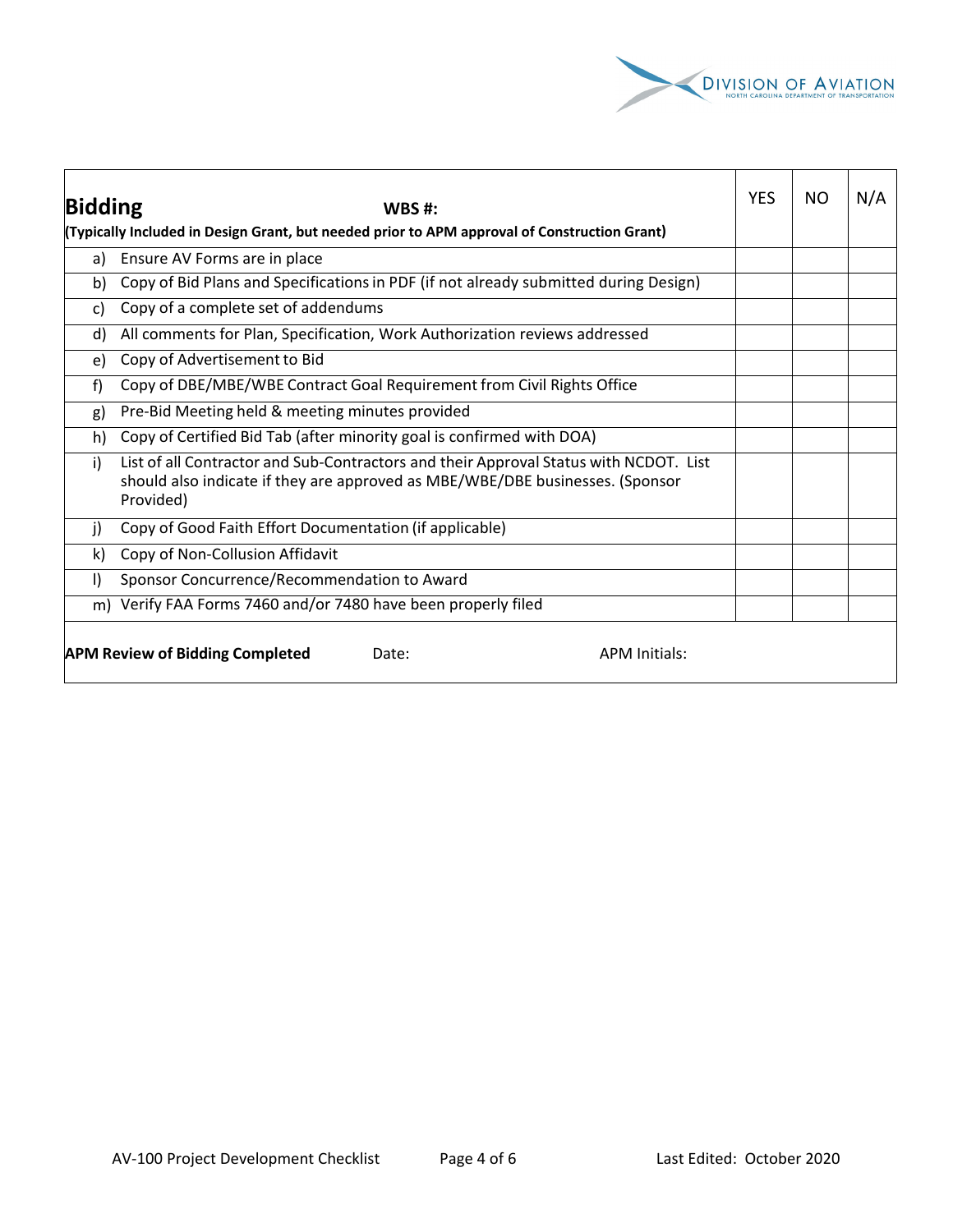

|              | <b>Construction</b><br><b>WBS#:</b>                                                     | <b>YES</b> | ΝO | N/A |
|--------------|-----------------------------------------------------------------------------------------|------------|----|-----|
|              | (These items are required as they occur.)                                               |            |    |     |
| a)           | Ensure AV Forms are in place                                                            |            |    |     |
| b)           | Copy of Letters of Determination for all FAA Forms 7460 and 7480                        |            |    |     |
| C)           | Copy of Fully Executed Contract Documents                                               |            |    |     |
| d)           | Copy of Released for Construction Plans & Specifications                                |            |    |     |
| e)           | Pre- Construction Meeting Agenda, Attendance List and Meeting Minutes                   |            |    |     |
| f)           | Letter of Intent (LOI) to subcontract (if applicable)                                   |            |    |     |
| g)           | Construction schedule from contractor                                                   |            |    |     |
| h)           | Copy of Sponsor's signed Notice to Proceed                                              |            |    |     |
| i)           | Photos of Pay items and/or Progress during construction                                 |            |    |     |
| $\mathbf{j}$ | Change Order/ Supplemental Agreement requests with explanations and APM<br>coordination |            |    |     |
| k)           | RPR inspection reports/diaries (as requested by APM)                                    |            |    |     |
| $\vert$      | Provide notification of all failing tests and plan for resolving                        |            |    |     |
|              | m) Partial waiver of liens for any reduction of retainage                               |            |    |     |
| n)           | Progress/Pre-Pave Meeting Minutes & Attendance List                                     |            |    |     |
| $\Omega$     | NCDOT Review of Construction Project Completed                                          |            |    |     |
|              | <b>APM Review of Construction Completed</b><br><b>APM Initials:</b><br>Date:            |            |    |     |